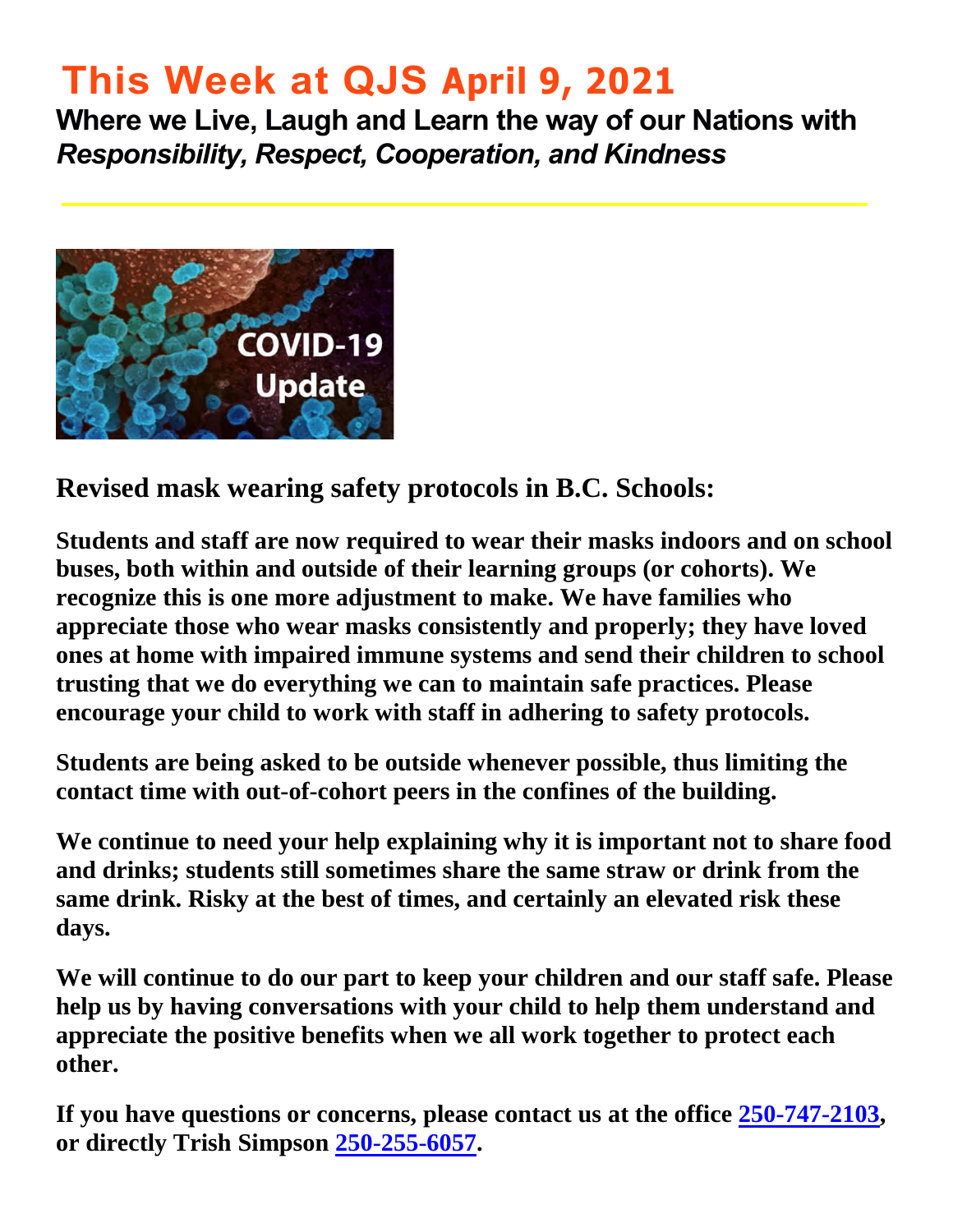

## **Parking Options:**

**If the parking lot is too busy for your family, you might consider parking at Maple Park Mall and having your child walk to the crosswalk at the corner of Maple Drive and Mountain Ash.** 

**Please be aware and courteous of our neighbors and their property as you pick up and drop off your children.** 

**When dropping off or picking up, please drive to the North end of the parking lot. Stopping at the south end causes traffic to back up on the road with dangerous consequences.** 





Nuts & Scents Free School



**For some it is allergy season, if you have seasonal allergies you will be aware of predictable symptoms when you do the Daily Health Check; your child is able to come to school.**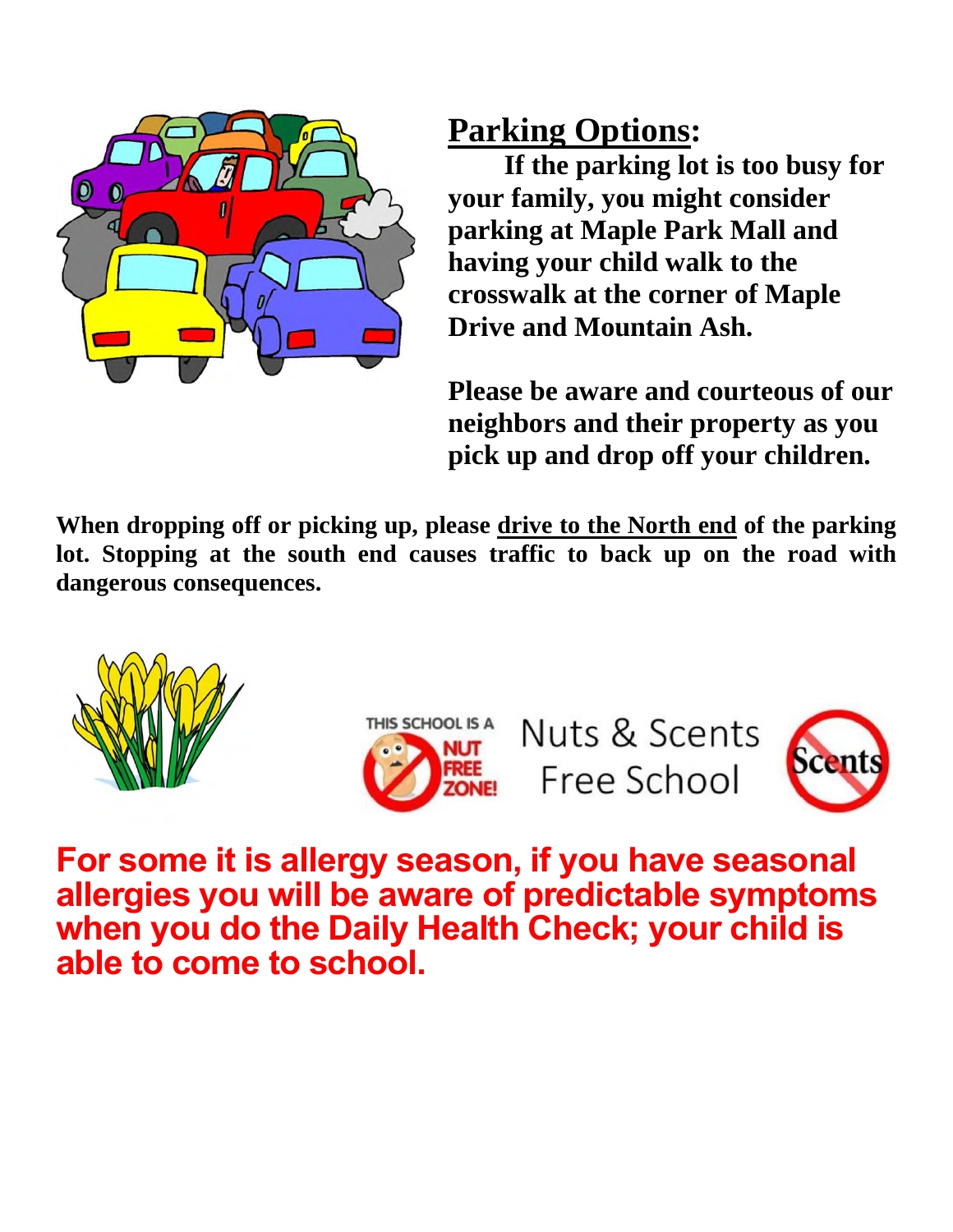## **PAC UPDATE Next meeting – Wednesday, April 28**

#### **Executive.**

Melissa Pollock – President Vacant – Kelly Olsen Tania Fuccenecco – Treasurer Nancy Lilienweiss – Secretary



**Thanks to everyone who supported our PAC Purdy's Chocolates Easter Fundraiser. We raised over \$400.00. Hope you enjoyed them. Watch for our next opportunity. Stay Tuned…** 

# **Upcoming Dates**

April 14 -Gr 8 Report Cards go home April 16 -Gr 9 Third Term ends **April 23 –Pro-D Day** (no school for students)



Looking for something for your kids to do for the summer? Join the SeaLions swim club! Learn swimming techniques and just have fun! Open to children 4 and up. Over 7 must have the ability to swim 50 m unassisted. Pups ages 4-7 must have an adult attend with them at this time. Registration will open up in mid-April with limited spaces. Follow us on Facebook - Quesnel Sealions Swim Club for updated info or email quesnelaquaticclub@hotmail.com. See you in the pool!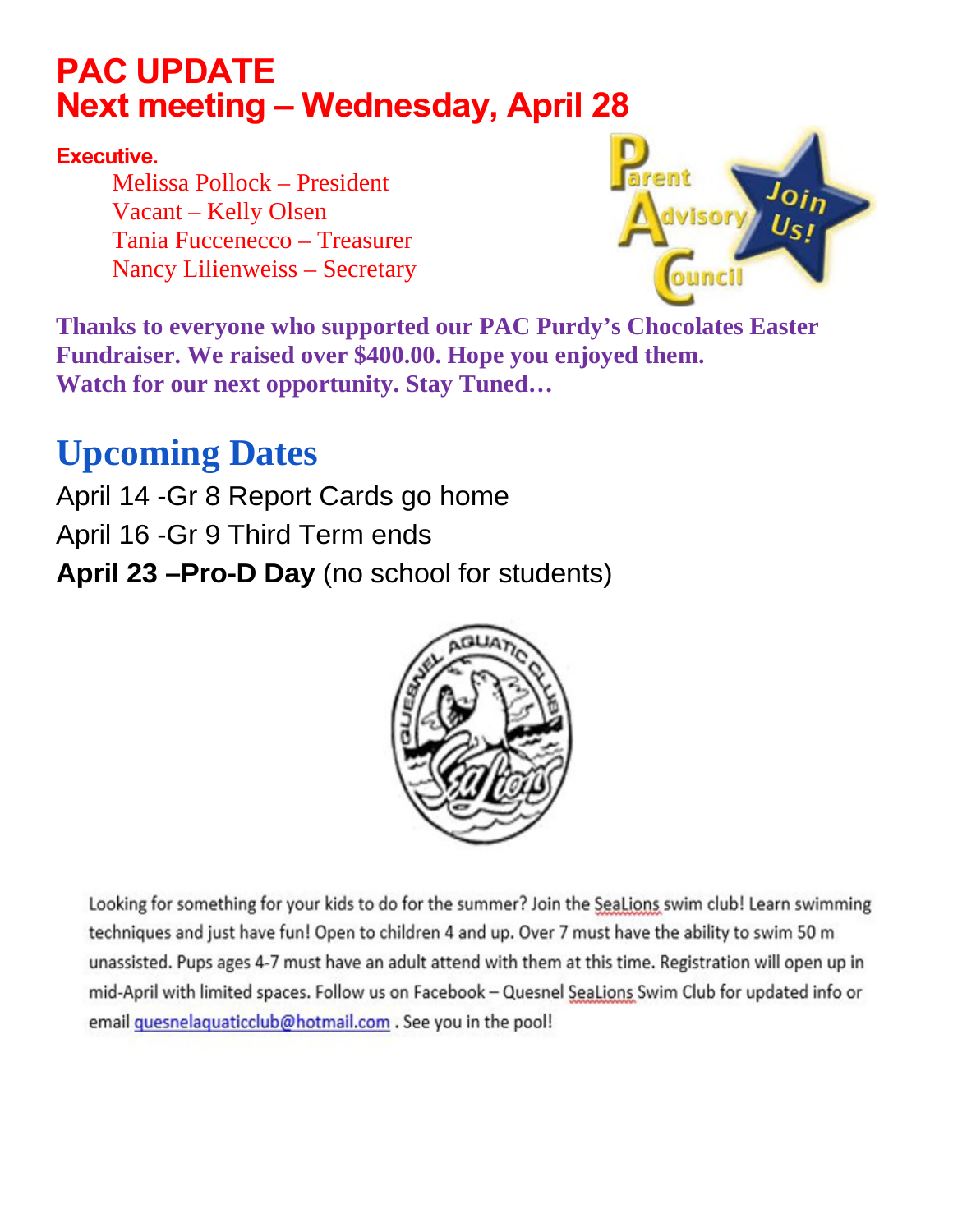

# **Quesnel JOY**

**A big Thank You to Johnston Meier Insurance Agencies Group for Sponsoring the Quesnel JOY celebration. Students were asked to represent "What does JOY mean to you?"** 

**Check out the entries in the store windows down town.**



# **APRIL 1 - 15 QUESNEL JOY**

#### What does Joy mean to you?

We want to showcase what JOY means to your students. This can be family, friends, summer time, pets, you decide...any feelings that the word JOY brings.

We will showcase your Art in one of our office windows. Quesnel residents will vote for their favorite. Two schools will receive \$500 ea. of Down Town Bucks Plus \$100 Down Town Bucks to one voter.

Johnston Meier Insurance Agencies Group

Email: guesnel@jmins.com

YOUR SCHOOL CAN **WIN \$500** 

**ART WORK MUST BE**  $4'XA'$ POSTER. COLLAGE. OR ANY WAY YOU SEE IT. YOUR JOY-YOUR CHOICE

**MUST INCLUDE A SEPARATE HEADER** 16" DEEP X 4' LONG WITH SCHOOL NAME

**FOR BEST COVID PRACTICES, WE WILL COME TO** YOUR SCHOOL AND **PICK UP YOUR ART WORK** 

Joy is what happens to us when we allow ourselves to recognize how good things really are

**Marianne Williamson**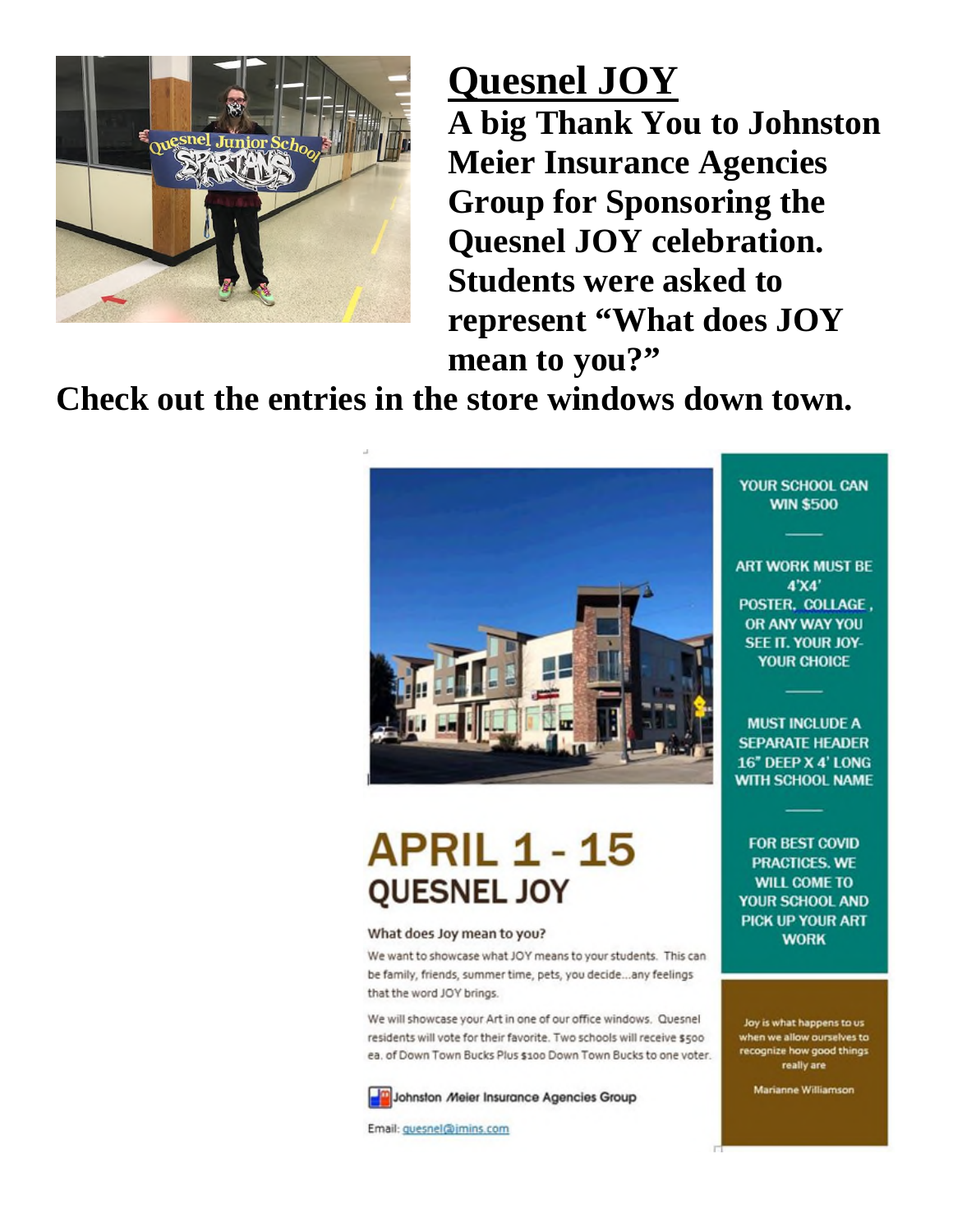### **Lunch plan- Weekly Time Swap: \*for greater spacing and reduced numbers**

#### **Grade 8 Lunch April 12 – 16**

| In Café (eat/visit)                                                     |                 | <b>Outside Time</b> |                   |
|-------------------------------------------------------------------------|-----------------|---------------------|-------------------|
| $10:47 - 11:07$ 20 min                                                  |                 |                     | 20 min PODs $1+2$ |
| <b>PODs</b> $3 + 4$ (separate sections)<br>-order and eat sit and visit |                 |                     |                   |
| $11:07 - 11:10$                                                         | $Transition +$  |                     |                   |
|                                                                         | <b>Sanitize</b> |                     |                   |
| $11:10 - 11:30$ 20 min                                                  |                 |                     | 20 min PODs $3+4$ |
| <b>PODs</b> $1 + 2$ (separate<br>sections)                              |                 |                     |                   |
| -order and eat sit and visit                                            |                 |                     |                   |

### **11:30 - 11:40 Transition Time – sanitize between grades**

### **Grade 9 Lunch April 12 – 16**

| In Café (eat/visit)               |                 | <b>Outside Time</b>          |
|-----------------------------------|-----------------|------------------------------|
| $11:40 - 12:00 20$ min            |                 | $20 \text{ min}$ House $1 -$ |
|                                   |                 | (cohorts 1 and 2)            |
| <b>House 2</b> (cohorts 3 and 4)  |                 |                              |
| (separate sections)               |                 |                              |
| -order and eat sit and visit      |                 |                              |
| $12:00-12:03$                     | $Transition +$  |                              |
|                                   |                 |                              |
|                                   | <b>Sanitize</b> |                              |
| $12:03-12:23$ 20 min              |                 | 20 min House 2               |
| <b>House 1</b> -(cohorts 1 and 2) |                 | (cohorts 3 and 4)            |
| (separate sections)               |                 |                              |
| -order and eat sit and visit      |                 |                              |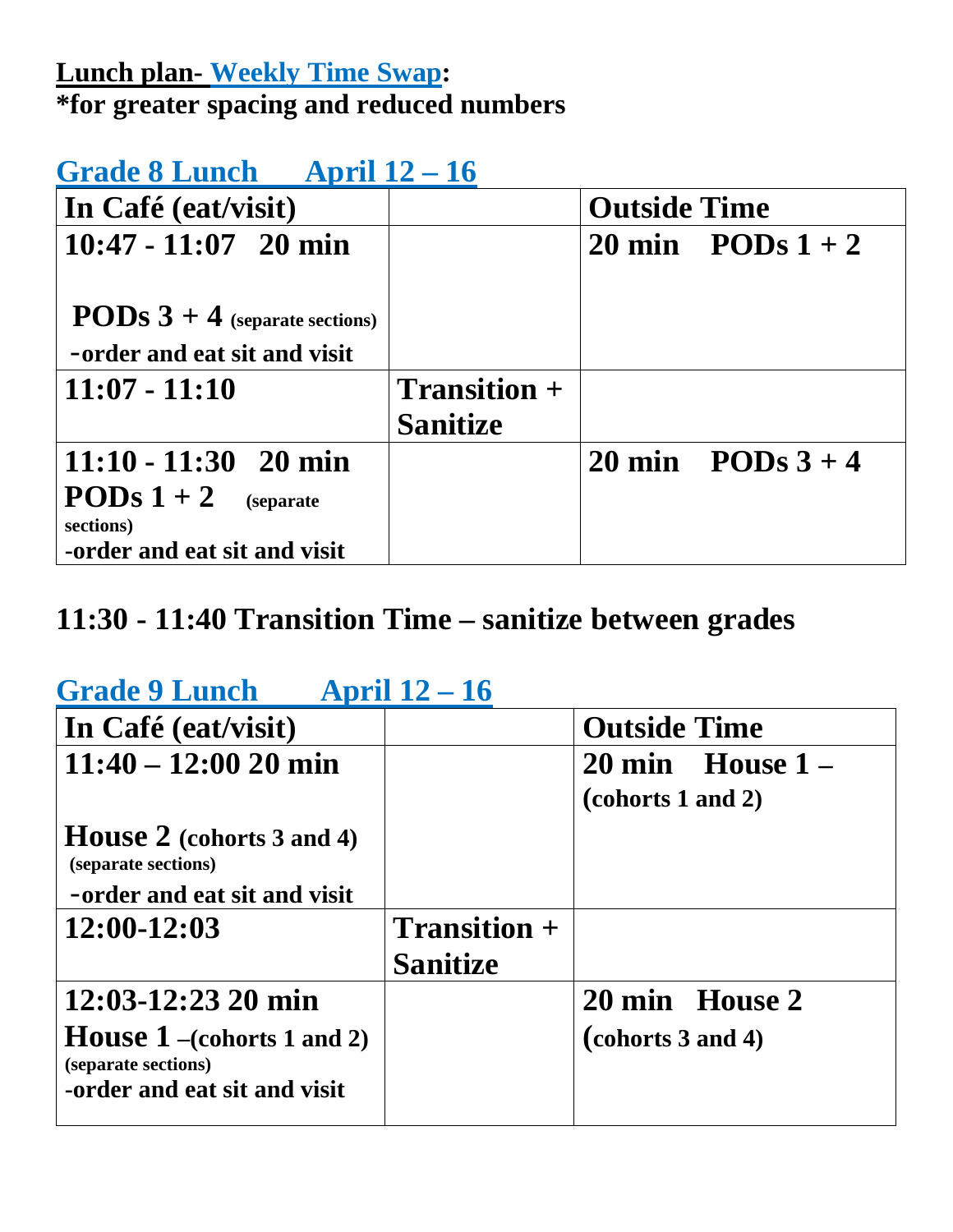## **CLOSED CAMPUS Sign in and Sign out Procedures**

**Only your child. Parent pickup limited to your own families; sorry no trips out for lunch with a bunch of friends, even with a parent. Parents are welcome to deliver lunch or a treat for their own child** 

**Picking up your child? Please call the office (250-747-2103) to let us know you are here to pick up your child. We will give your child a permission slip to show staff we have recorded them absent at the office.** 



# **NEW: IN THE PARENT'S CORNER Information for Parents**

# **Staying Active Helps Us Stay Well**

This you tube link:<https://www.youtube.com/channel/UCYIQySv3v93Q3zRpD7TmQ9Q>is a great way to keep in shape and developed by ISPARC

#### **Be Internet Awesome: Helping kids be safe, confident explorers of the online world. [https://beinternetawesome.withgoogle.com/en\\_us/](https://beinternetawesome.withgoogle.com/en_us/)**

### **Categories of Supports**

Communicate Responsibly: Good (and bad) news travels fast online, and without some forethought, kids can find themselves in tricky situations that have lasting consequences. The solve? Learning how to share with those they know and those they don't.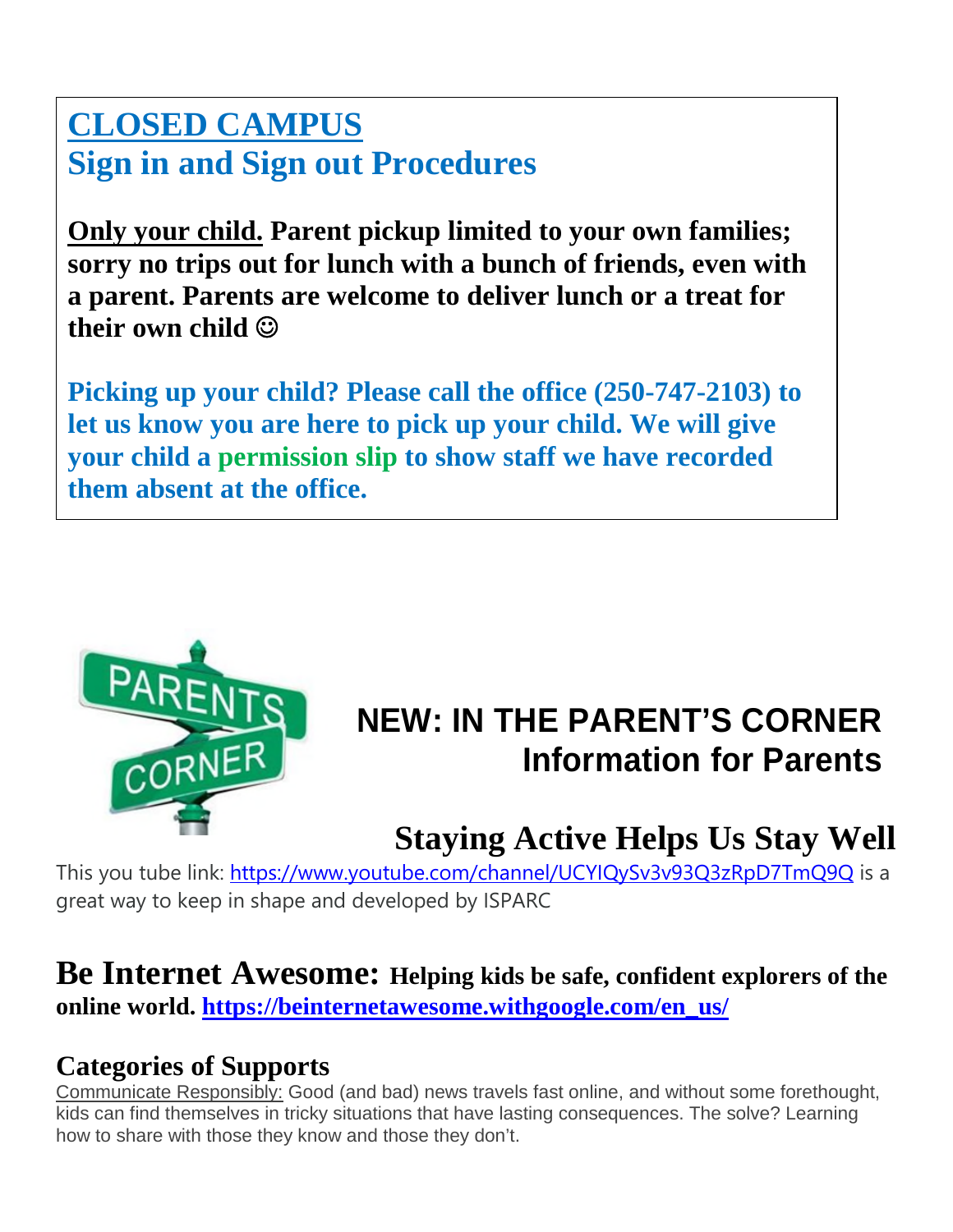Don't Fall for Fake: It's important to help kids become aware that people and situations online are not always, as they seem. Discerning between what is real and what's fake is a very real lesson in online safety.

Secure Your Secrets: Personal privacy and security are just as important online as they are offline. Safeguarding valuable information helps kids avoid damaging their devices, reputations, and relationships.

It's Cool to Be Kind: The Internet is a powerful amplifier that can be used to spread positivity or negativity. Kids can take the high road by applying the concept of "treat others as you would like to be treated" to their actions online, creating positive impact for others and disempowering bullying behavior.

When in Doubt, Talk It Out: One lesson that applies to any and all encounters of the digital kind: When kids come across something questionable, they should feel comfortable talking to a trusted adult. Adults can support this behavior by fostering open communication at home and in the classroom.

**\*\*If you have concerns or would like support for your child please contact one of our counselors:** 

**[Peterjespersen@sd28.bc.ca](mailto:Peterjespersen@sd28.bc.ca) [Jenniferstevenson@sd28.bc.ca](mailto:Jenniferstevenson@sd28.bc.ca)**



 **Know about something going on? Please let us know.**<br>Creating a world **We work with families and students to resolve issues. Contact us: Mrs. Simpson 250-255-6057, Ms. Withey 250-991-2173, Office 250-747-2103** 

**School safety is a shared responsibility that requires cooperation, collaboration and communication.** 

**For more resources on bullying, what it is and what to do. Check out: <http://www.sd28.bc.ca/content/bullying-concerns> <https://www2.gov.bc.ca/gov/content/erase>**